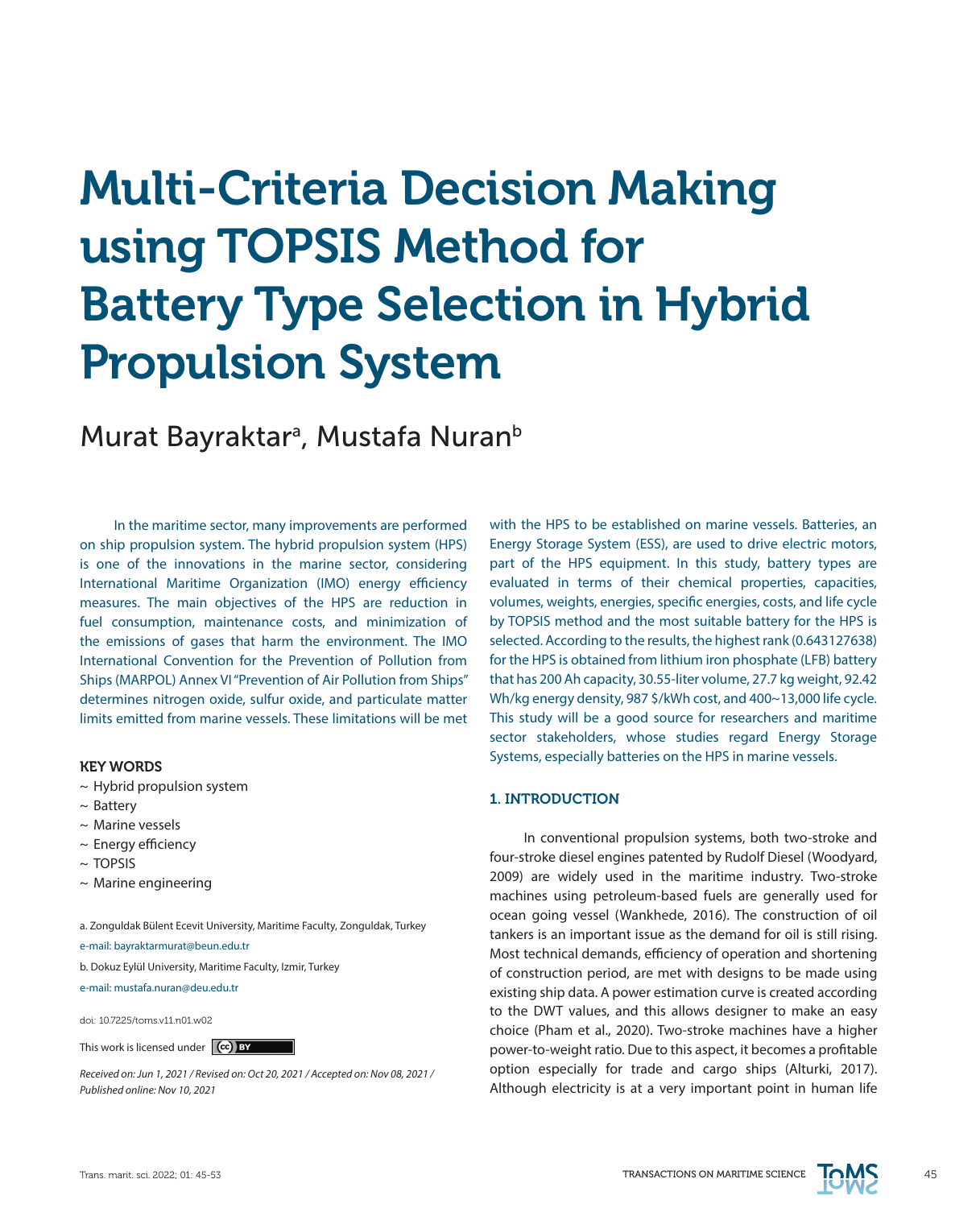and in the operation of industrial establishments, it is even more significant that electricity production is obtained from renewable energy sources (Nguyen and Hoang, 2020). Electric propulsion systems perform reliable and efficient operations, especially in meeting international regulations on greenhouse gas emissions, reducing operational costs. In the HPS, conventional internal combustion engines work in combination with the electric motor using alternative energy sources such as battery power, solar, wind etc. (Nguyen et al., 2020). The power required for the ship's operation is met by a combination of different mechanical and electrical power sources in the HPS. In this way, the ship operates at optimum performance by transferring the right amount of power and torque to the propellers (MAN, 2014; ABB, 2021; Yaskawa Company, 2015; Wartsila, 2017; Wartsila, 2018).

It is significant to determine the ratio of electrical power to mechanical power obtained from the main engine. The electrical power output range should meet the important part of ship operations; otherwise, the installation may fail to meet its purposes. Therefore, the electrical/mechanical power balance forms the basis of efficiency output in the HPS (ABB, 2021). The HPS in marine vessels can be operated for different modes such as Power Take-Off (PTO), Boost Power Take-In (PTI), Power Take Home (PTH), PTO / PTI and Electrical Cross-Connection Mode. In addition, the HPS predicted that will have advantage on tugboats, ferries, merchant and also offshore construction serving vessels (MAN, 2014; Yaskawa Company, 2015; Wartsila 2017; Wartsila2018; Pham and Hoang, 2020).

In the PTO mode, the main engine provides the propulsion system by turning the propeller through the gearbox and provides electrical energy needed on board ship, together with the generators or main engine meeting the energy needs of the entire ship and serving as a power plant (MAN, 2014). Operating in this mode provides more efficient operational outputs instead of running additional generators to generate the electrical energy needed on ships (ABB, 2021).

In the Boost PTI mode, the electric motor and the main engine are combined to meet the load power demands of the ship's propulsion system. Generators both provide energy for the electric motor and provide the electricity requirement on the ship. Such systems are very suitable for ships that demand high power in a small period of their operation, especially for port tugboats. In this way, gains are obtained from the installation cost and fuel consumption of large-size machines. However, a larger energy storage systems are required for operation of the electric motor in poor design (MAN, 2014; Xiao et al., 2016; Dedes et al., 2012; Kwasieckyj, 2013; Yaskawa Company, 2015; ABB, 2021).

In the PTH mode, the main engine of the vessel does not operate and the propulsion system is provided by the electric motor (Xiao et al., 2016; Dedes et al., 2012; Kwasieckyj, 2013; ABB, 2021). This mode is particularly effective in meeting low power demands, entering and leaving ports, and emission control areas (ECAs). Thanks to this mode, the vessel will release SOX, NOX gases to the region at a minimum level and prevent noise pollution (Yaskawa Company, 2015; ABB, 2021). In addition, this mode is highly efficient if operations are performed at low speeds or without load (ABB, 2021). In the PTO/PTI mode maximum efficiency is achieved on both the propeller and the engine, also exhaust emissions are minimized (MAN, 2014).

In Electrical Cross-Connection Mode, one of the engines provides the sustainability of the propulsion system like the PTH mode and also meets the ship's electricity needed, like the PTO mode (MAN, 2014). Energy storage systems such as batteries can be used with frequency converters for electrical and the HPS. Efficient operations will be provided with the improvements to be achieved in the energy storage systems (ABB, 2021).

Electrical energy plays an important role in people's daily lives and this energy is used in mechanical energy conversion, heating and lighting. In batteries, energy is stored in chemical compounds, and in case of any discharge, a chemical reaction occurs, so energy is produced by drawing electric current at a certain voltage from the battery (Kiehne, 2003).

The batteries consist of five main components: anode and cathode electrodes, separators, electrolyte, negative and positive terminals, and case (Link et al., 2015; Dhameja, 2001). Battery cells are electrically connected in parallel and in series and form the battery pack that provides power to electronic drive systems (Dhameja, 2001). Batteries provide the opportunity to be operated in many fields, such as in electronic devices, space exploration, maritime sector and land vehicles (David & Thomas, 2001). The selection of the cells is of great importance for the efficiency of electric vehicles since the voltage and resistance of the cells depend on the chemical properties of the elements (Link et al., 2015).

In the selection of battery type, the electrochemical systems, voltage, amount of current drawn, operating temperature range, operational life, physical requirements, such as size, shape, weight, shelf life, charging efficiency, resistance to environmental conditions, such as vibration, pressure, humidity, safety and reliability degree, also maintenance service quality, purchasing and operating costs are quite noteworthy. Secondary (rechargeable) batteries are used in hybrid and electric vehicles (David & Thomas, 2001).

 Most batteries are lead-acid, lithium-ion, nickel-cadmium, nickel-metal hydride, nickel-zinc, sodium sulfur and sodium / nickel-chloride. Lead-acid batteries were introduced in 1859 by the French chemist Gaston Plante (Enos, 2015). These batteries operate in wide temperature ranges: -650C to +650C in the storage and discharge state, -400C to +650C in the charging state; also they do not cause harmful chemical reactions during energy generation (David & Thomas, 2001; Crompton, 2000).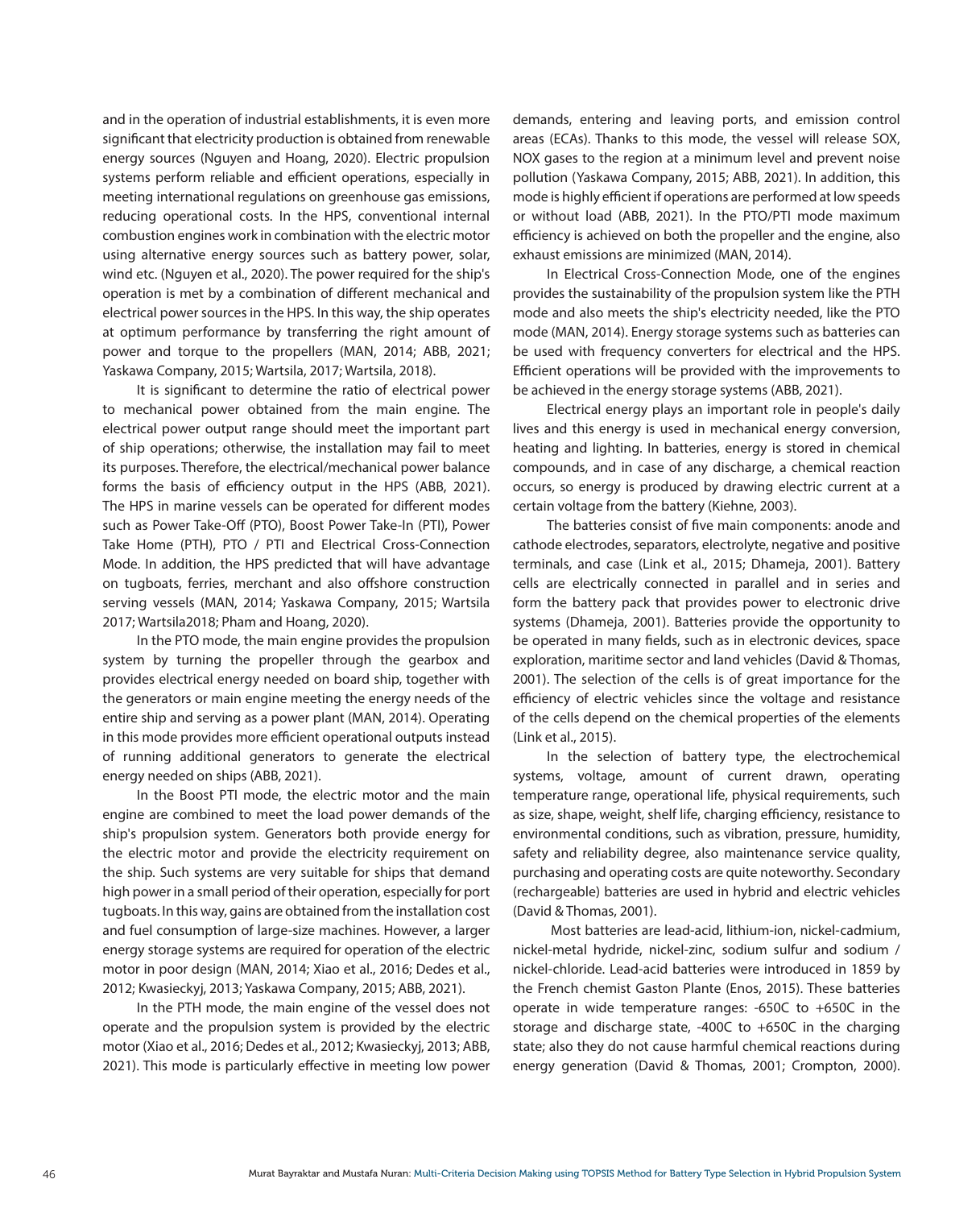Although their energy density and specific density are low, their environmental friendliness, very reliable performance in variable temperature ranges, and low cost make these types of batteries stand out (David & Thomas, 2001).

As a result of deterioration of the active substance in the positive plates, formations such as shedding, sedimentation, and loss of adhesion occur in the battery. Short circuit formations in the battery system caused evaporation or gasification, causing water loss in the cells as the time progressed (Enos, 2015). Lithium-ion batteries for the first commercial applications were produced by Sony company in 1991. In this way, light, small, rechargeable and very powerful storage systems were created for mobile phones, computers and cameras (Bresser et al., 2015; Kiehne, 2003) In the lithium-ion battery types, LiCoO2, LiNiO2, LiMn2O4 and LiFePO4 are used as positive electrodes; also graphite or copper is used on the negative electrode side (Kiehne, 2003; Huang et al., 2018). Lithium-ion batteries do not require maintenance since they consist of sealed cells; they also have fast charging and discharging feature, long shelf life, and life cycles. Moreover, they can operate in wide temperature ranges and high energy efficiency, density and specific energy values (David & Thomas, 2001).

In order to minimize CO $_2$  emissions in the automotive sector, the use of lithium-ion battery technology comes forth in hybrid and electric vehicles. The main objectives expected from the battery technology are long driving distance, low weight, long life cycle, and reliability during operation (Perner & Vetter, 2015). Today, most electric vehicles use lithium-ion batteries (Cano et al., 2018). Toyota, one of the electric vehicle manufacturers, uses lithium-ion batteries in some models (Toyota, 2020). The battery loses its chemical properties and deteriorates at high temperatures, also when overcharged and crushed, which causes capacity loss and thermal leakage (David & Thomas, 2001). Serious amounts of lithium-ion batteries are needed, considering electric vehicles coming forth, so that recycling systems should be installed on lithium-ion batteries in order to prevent the increase of environmental pollution and waste of raw material resources (Huang et al., 2018). Nickel-cadmium batteries have a very robust structure as a mechanical part, and are suitable for operation at low temperatures; also, the operating life is quite long. The battery system is suitable for very low temperature applications, such as -60°C. These batteries pollute the soil, water, and air as a result of burning or leaving them in waste collection

areas. Therefore, restrictions or prohibitions are imposed on the use of this type of batteries in various regions. To minimize environmental concerns, nickel-cadmium batteries that have completed the life cycle must be collected from the consumer and this creates additional costs (Huang & Du, 2015; Crompton, 2000; Assefi et al., 2018). Considering all these reasons, it becomes very difficult to compete with other battery types that have a share in the (Huang & Du, 2015; Crompton, 2000). Despite environmental concerns arising from its chemical structure, nickel-cadmium batteries are very effective from the point of high performance values, durability, low maintenance cost, and long life cycle (Huang & Du, 2015).

Nickel-metal hydrid batteries come to an important point for electric vehicles (David & Thomas, 2001). This type of battery is used in electric vehicles produced by automobile companies in the late 20th and early 21st centuries (Huang & Du, 2015). Ni-MH batteries are used in Toyota RAV4 "Flame" model (Toyota, 2020). Nickel-metal hydrid batteries do not contain flammable chemicals, can be operated at -30°C to -75°C temperatures and the cell structure is not complicated, so these situations highlight their use (Huang & Du, 2015). Recycling processes are applied to nickel, manganese, zinc, cobalt, and other elements that are produced as a result of the batteries completing their life cycle (Innocenzi et al., 2017). Historically, the beginning of production of nickel-zinc batteries patented by Michaelowski in Russia goes back to 1901. Although this type of battery was developed by the Irish scientist Drumm in 1930, its usage area is very low due to its short life cycle (Coates & Charkey, 2002; Kiehne, 2003). Highspeed charging capacity, environmentally friendly energy source, abundant raw materials used in the system, and low maintenance costs highlight this battery type.

Sodium sulfur and sodium / nickel-chloride must be operated at 270°C to 350°C in order to ensure sufficient ionic conduction (Braithwaite & Auxer, 1995). Material strength, cost and safety problems arise since the batteries are operated at high temperatures and must be minimized to realize efficient operations (Lu & Yang, 2014). In addition to these batteries, the other ones have different chemical components such as zinc–bromine and metal/air batteries are used in various industries. Comparison of battery types is performed according to operating temperature range, life cycle, power and energy density, efficiency and cost. This comparison is detailed in Table 1.

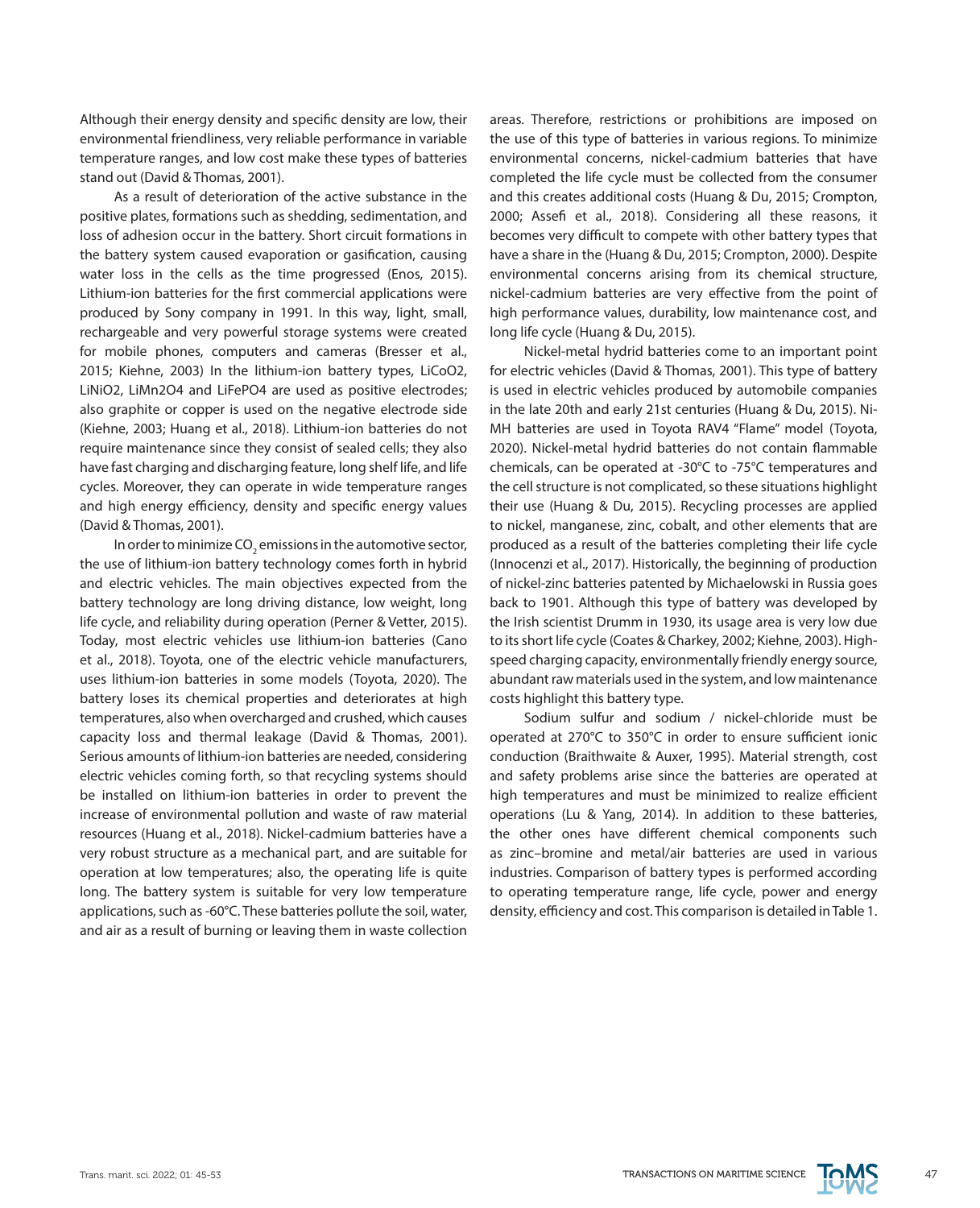#### Table 1.

Comparison of energy density, efficiency, cost, life cycle, and operating temperature range according to battery types (Hasankhani et al., 2014; Coates & Charkey, 2002; David & Thomas, 2001; Butler et al., 2001; Marongiu et al., 2010; Nikolaidis & Poullikkas, 2018; Konur, 2016; Amazon, 2020; Stevens et al., 1996; Lu et al., 2011; Kazempour et al., 2009).

| <b>Battery Types</b>            | <b>Energy Density</b><br>(Wh/kg) | Efficiency (%) | 5/kW             | Life Cycle   | Operating<br>Temperature Range<br>(OC) |
|---------------------------------|----------------------------------|----------------|------------------|--------------|----------------------------------------|
| Lead Acid                       | $25 - 50$                        | 50-90          | 150-600          | 200-2000     | $-15/45$                               |
| Ni/Cd                           | 35-75                            | 60-90          | 280-1900         | 1,500-3,000  | $-40/70$                               |
| Ni/Zn                           | 50-100                           | ~1             | $~1000 - 6.000$  | ~100         | $-40/50$                               |
| <b>NiMH</b>                     | 50-79                            | 50-80          | 270-700          | 1,200-1,800  | $-40/70$                               |
| Lithium Ion                     | 100-425                          | 80-100         | 125-4,000        | 3,000-10,000 | $-30/60$                               |
| Lithium Iron<br>Phosphate (LFP) | 75-200                           | 75-80          | 270-1200         | 1,600-5,000  | $-30/60$                               |
| Zn/Br                           | 65-85                            | 68-75          | 700-2500         | 2,000-3,500  | 0/40                                   |
| Metal (Zn etc.) Air             | 450-650                          | $~1$ – 50      | 100-250 (Zn/Air) | 100-300      | $-20/50$                               |
| <b>NaS</b>                      | 120-240                          | 70-92          | 1,000-2,250      | 1,500-5,000  | 275-360                                |
| <b>NaNiCl</b>                   | 125                              | 70             | 150-300          | 1,000        | 250-350                                |
|                                 |                                  |                |                  |              |                                        |

According to the values obtained in Table 1, the specific energy density of the lead-acid battery ranges from 25 to 50 Wh/ kg, its efficiency from 50 % to 90 %, and also cost varies between 150 and 600 \$/kW. The highest energy density per unit weight is obtained from lithium, sodium and metal / air based batteries. The energy efficiency of this type of batteries varies between 50 % and 92 % depending on the battery type. Evaluating in the way of life cycle, lithium-based batteries have the highest value. The robust structure of lead acid batteries comes into prominence between -15oC and 45oC operating temperature. The battery types with most disadvantages in the sense of cost are Ni/Zn and lithium-ion and their costs per unit power are 3,000-6,000 \$/kW and 125-4,000 \$/kW respectively. Moreover, Zn/Br and Ni/Cd type batteries are 700-2,500 \$/kW and 280-1,900 \$/kW respectively. Lead Acid, NiMH, Zn / Air and NaNiCl type batteries bring the lowest costs. Environmental and electrical conditions affect battery design and power generation from the battery. There is no single type of battery that performs optimally in all operating conditions. It is necessary to get maximum benefit from the selected battery, taking into account the operating conditions. In order to increase efficiency, different battery types are still being researched and the existing ones are still being developed (David & Thomas, 2001). The aim of this article is to select the most beneficial batteries in terms of capacity, weight, volume, energy, cost per unit energy and life cycle. In this context, the batteries in the market were researched; the technical properties of the suitable ones were obtained and analyzed by TOPSIS.

#### 2. METHODOLOGY

 In the HPS, batteries are used to drive the electric motor, meeting the high power requirements of the main engine, also providing the propulsion system at low load. Furthermore, batteries can be used to meet the energy demands of the electrical devices used. Technical and dimensional characteristics of 10 models of batteries, i.e. LFB, Lead Acid, Enhanced Flooded Battery (EFB) and Absorbed Glass Mat (AGM) with different capacities were obtained from the manufacturers to apply the Technique for Order Preference by Similarity to Ideal Solution (TOPSIS) method. In this method, calculations were made on numerical values by using objective rather than subjective decisions. By assigning different weights to the variables, results were obtained according to the desired importance points. The capacities (Ah), volumes (l), weights (kg), specific energies, costs, and life cycles of these battery types are described in detail in Table 2.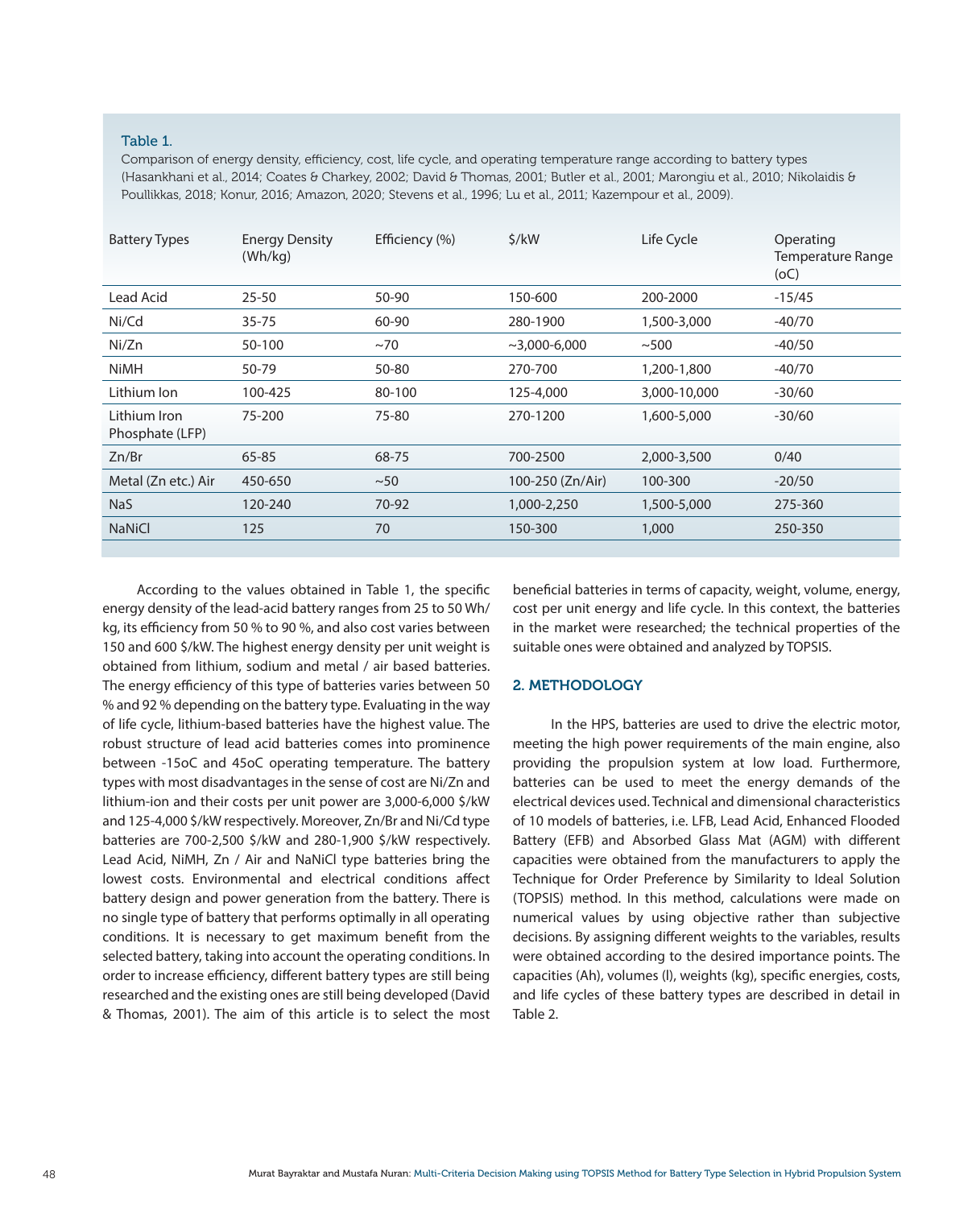#### Table 2.

Capacities, volumes, weights, specific energies, costs and life cycles of batteries used for HPS (Banshee, 2021; Relion, 2021; Dakota Lithium, 2021; B. B. Battery, 2021; Yuasa, 2021; Odyssey, 2021; Amperetime, 2021; Victron Energy, 2021; Battery Megastore, 2021; Outbackmarine, 2021; Inutec, 2021).

| <b>Battery</b><br>No(BN) | Battery T. | Capacity<br>(Ah) | Volume (I) | Weight<br>(kg) | Energy<br>(Wh) | Energy<br>Density<br>(Wh/kg) | Cost (5/<br>kWh) | Life Cycle        | Applications               |
|--------------------------|------------|------------------|------------|----------------|----------------|------------------------------|------------------|-------------------|----------------------------|
| $\mathbf{1}$             | <b>LFP</b> | 200              | 30.5448    | 27.7           | 2560           | 92.4187726                   | 987.871094       | 4000~13000        | Electric V.                |
| 2                        | <b>LFP</b> | 100              | 12.4872    | 14.5           | 1280           | 88.2758621                   | 702.34375        | 80 % DOD<br>2000  | Solar Energy<br>S.         |
| 3                        | SLA (AGM)  | 50               | 5.558355   | 16.5           | 600            | 36.3636364                   | 295.316667       | 50 % DOD<br>700   | Marine.<br>Electric V.     |
| 4                        | EFB        | 100              | 11.73725   | 24             | 1200           | 50                           | 137.9885         | 200               | Caravans,<br>motorhomes    |
| 5                        | <b>LFP</b> | 300              | 40.40815   | 51             | 3840           | 75.2941176                   | 867.28125        | 80 % DOD<br>2500  | Off-grid solar<br>and wind |
| 6                        | LFP        | 100              | 12.5535746 | 10.97693       | 1280           | 116.608196                   | 687.492188       | 100 % DOD<br>1200 | <b>RV Camper</b>           |
| $\overline{7}$           | <b>AGM</b> | 74               | 17.925622  | 26.3           | 888            | 33.7642586                   | 461.182432       | 650               | Robotic<br>Systems         |
| 8                        | <b>LFP</b> | 300              | 26.8814299 | 31.29787       | 3840           | 122.692055                   | 338.539063       | $4000+$           | RV, Solar                  |
| 9                        | <b>LFP</b> | 160              | 11.5637    | 20             | 2048           | 102.4                        | 1062.56631       | 80 % DOD<br>2500  | Off-grid solar<br>and wind |
| 10                       | <b>LFP</b> | 330              | 19.59781   | 30             | 4224           | 140.8                        | 1332.4929        | 80 % DOD<br>2500  | Off-grid solar<br>and wind |
|                          |            |                  |            |                |                |                              |                  |                   |                            |

(1)

The analysis was performed on the basis of the mathematical formulas used in the TOPSIS method in order to choose the best battery for the HPS. Each parameter described in Table 2 is used as data in the analysis. Firstly, the normalization of the matrix formed as a result of Table 2 data.

$$
X_{ij} = \frac{X_{ij}}{\sqrt{\sum_{i=1}^{m} x_i^2}}
$$

The weight values of each parameter were specified from 1 to 10, considering expert opinions of marine engineers. The weight values (w\_j) and effects of each parameter are expressed in detail with their reasons in Table 3.

The weight values of each parameter are multiplied by the normalized matrix.

$$
V_{ij} = X_{ij} \cdot W_j
$$

By considering the matrix obtained by multiplying the weighted values with the normalized matrix,  $v^+$ , $v^-$  is formed by reference to the best and worst values for each parameter in this matrix. Mathematical process is performed to calculate  $S_{i}^{+}$ ,  $S<sub>i</sub>$  values on the matrix to select the best and worst batteries to use for the HPS.

$$
S_i^+ = \left[ \sum_{j=i}^n \left( V_{ij}^- V_j^+ \right)^2 \right]^{0.5} \tag{3}
$$

$$
S_j = \left[ \sum_{j}^{n} \left( V_{ij} - V_j \right)^2 \right]^{0.5}
$$
 (4)



(2)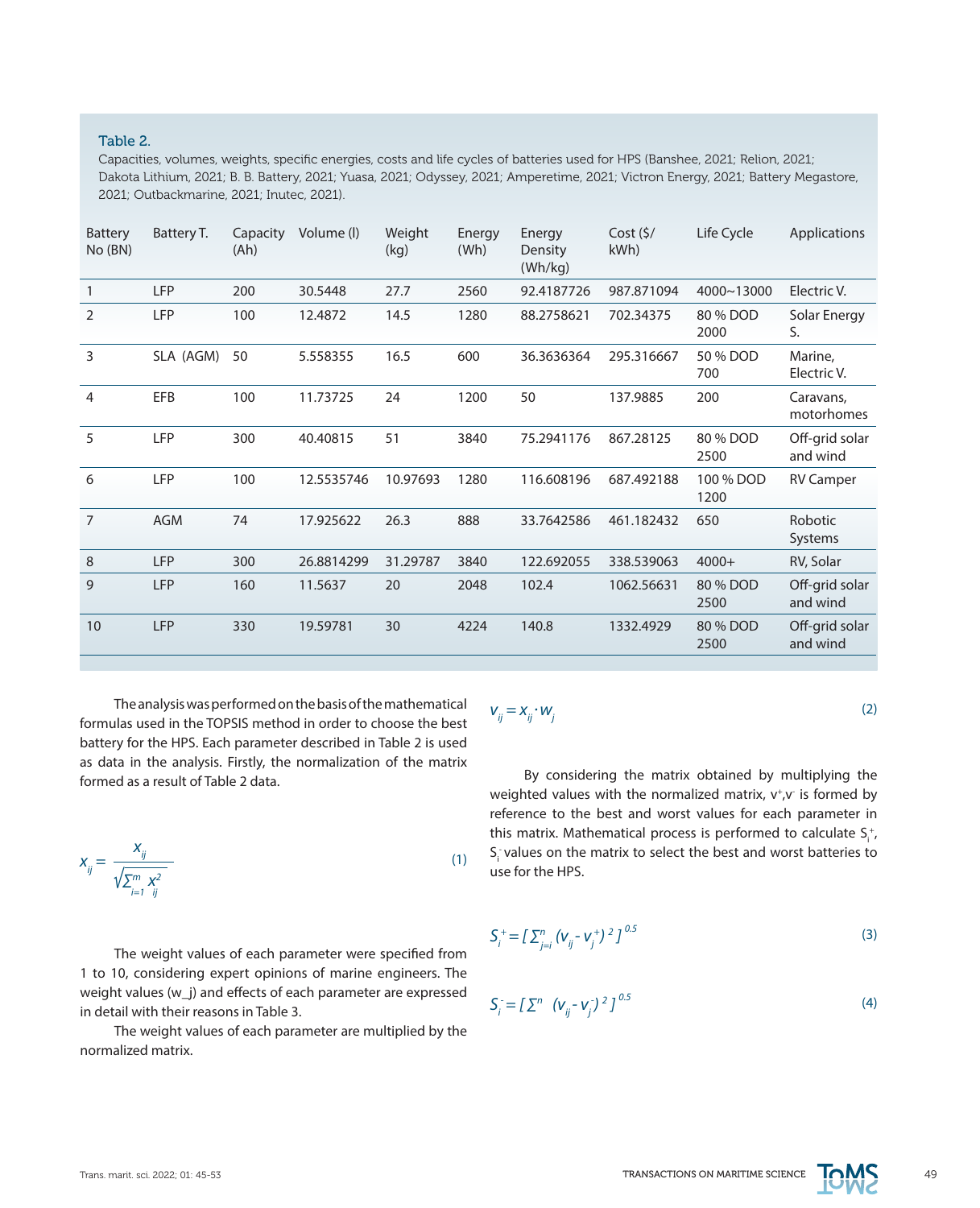#### Table 3.

The weight values and effects of each parameters.

| Parameters        | <b>Fffect</b>                                                                                                                                                             | W   |
|-------------------|---------------------------------------------------------------------------------------------------------------------------------------------------------------------------|-----|
| Capacity<br>(Ah)  | The high battery capacity reduces the<br>number of batteries and minimizes the<br>connection complexity to be used for<br>HPS.                                            | 6   |
| Volume<br>(liter) | Volume increase due to the battery will<br>create an area restriction on the marine<br>vessel to be applied HPS.                                                          | 6.9 |
| Weight (kg)       | The weight increase due to the battery<br>increases the displacement tonnage.<br>Therefore, the draft value of the<br>ship increases and causes additional<br>resistance. | 5.9 |
| Energy (Wh)       | The high energy drawn from the batteries<br>increases the applicability of HPS.                                                                                           | 7.3 |
| Cost (\$/kWh)     | The high cost of batteries creates a<br>significant obstacle for ship owners to use<br>the HPS system on their marine fleets.                                             | 8.6 |
| Life Cycle        | The long life cycle of the batteries<br>increases the reliability and<br>maintainability of the HPS systems.                                                              | 7.7 |

The most appropriate battery is selected by using the  $S_i^*$ ,  $S_{i}$  values obtained for each battery, and then performing the ranking of other batteries'"P<sub>i</sub>" respectively.

$$
P_i = \frac{S_i^+}{S_i^+ + S_i^-}
$$
\n<sup>(5)</sup>

The analysis was carried out based on the mathematical formula and the specified weight value. The detailed data are explained in the Results and Discussion section.

#### 3. RESULTS AND DISCUSSION

In this section, the results of the analysis of battery types were examined and assessments were carried out. All the data required for the analysis were obtained from the catalog data of the batteries. Data were adapted to the framework required for the analysis, i.e. primarily,  $w_j$ ,  $v_j^*$ ,  $v_j^-$  values of capacity, volume, weight, energy, cost and life cycle were obtained for each battery, and the most prominent values are described in Table 4 with the battery number.

#### Table 4.

 $\mathsf{w}_{\mathsf{j}}$ , $\mathsf{v}_{\mathsf{j}}^+$  and  $\mathsf{v}_{\mathsf{j}}^-$  values obtained from battery analysis.

|                | W        | $V^+$               |                      |
|----------------|----------|---------------------|----------------------|
| Capacity (Ah)  | 0.141892 | 0.074742043 (BN 10) | 0.011324552 (BN 3)   |
| Volume (liter) | 0.162162 | 0.013275739 (BN 3)  | 0.096512014 (BN 5)   |
| Weight (kg)    | 0.138514 | 0.017535033 (BN 6)  | $0.081469652$ (BN 5) |
| Energy (Wh)    | 0.172297 | 0.091010932 (BN 10) | 0.012927689          |
| (BN 3)         |          |                     |                      |
| Cost(S/kWh)    | 0.202703 | 0.023348174 (BN 7)  | 0.097363987          |
| (BN 10)        |          |                     |                      |
| Life Cycle     | 0.182432 | $0.14562261$ (BN 1) | $0.003426414$ (BN 4) |
|                |          |                     |                      |

Evaluating Table 4, the highest weight value (wj) is the Cost with 0.202703 since cost is one of the most prominent factors in the maritime sector applications. No matter how efficient and reliable the developed system is, the excessive cost creates a major obstacle in practice. In the analysis, the Life Cycle is the second largest weight with 0.182432 because it is only applicable for the HPS when batteries provide high life cycle. Other weight

values are 0.172297 (Energy), 0.162162 (Volume), 0.141892 (Capacity) and 0.138514 (Weight) respectively. Battery No. (BN) 10 has the highest  $v_j^+$  values; these are 0.074742043 and 0.091010932 with regard to capacity and energy respectively. On the other hand, the lowest  $\mathsf{v}_\mathrm{j}^{\scriptscriptstyle +}$  values are in BN 3 with 0.011324552 and 0.012927689 in view of capacity and energy that are very low values compared to the highest one. Considering the smaller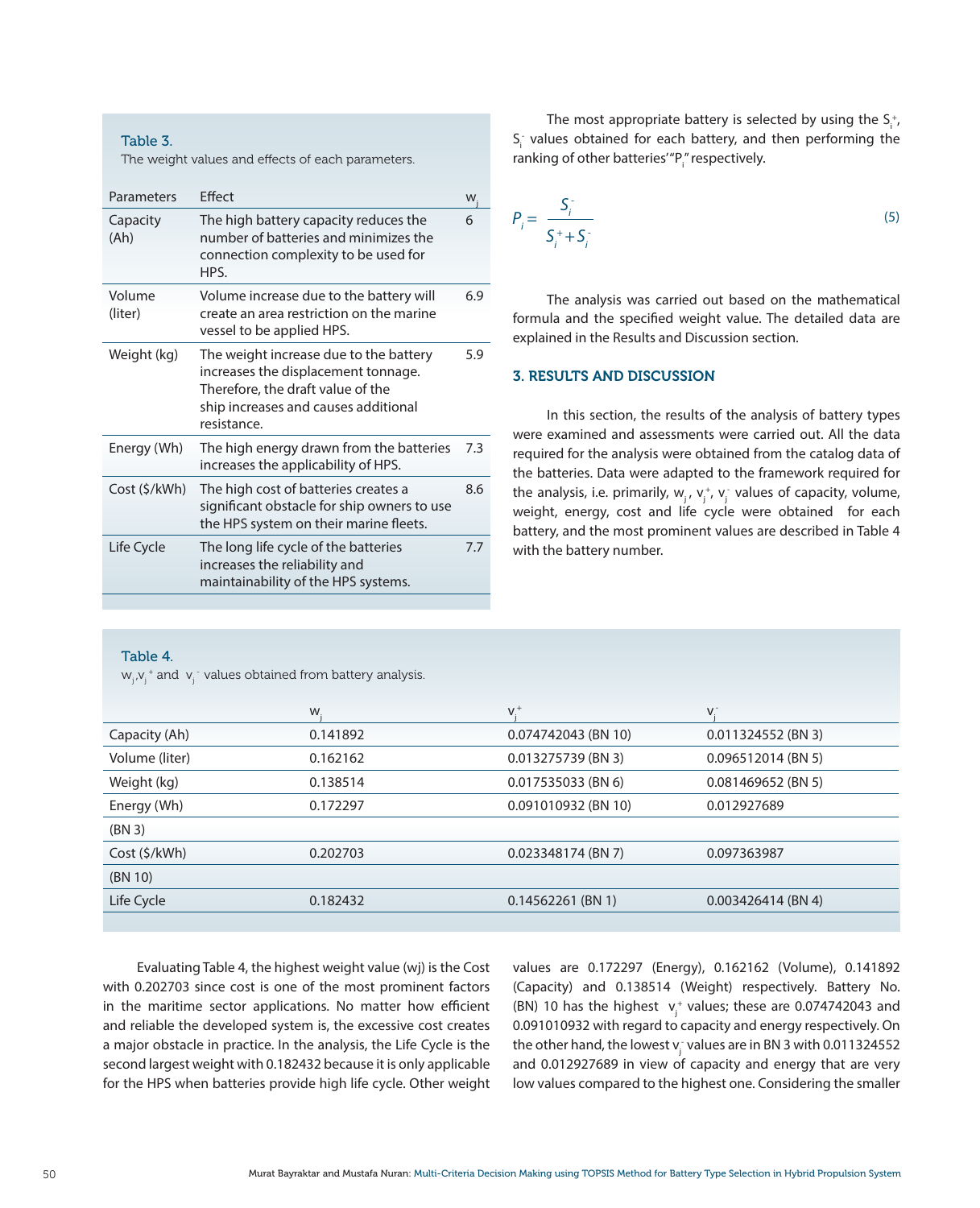volume or weight the more effective, the highest one is BN 3 and BN 6 with 0.013275739 and 0.017535033  $v_j^*$  values respectively. BN 10, which has the highest value in the sense of capacity, has the lowest value in the way of cost. BN 5 has the worst volume and weight value that is 0.096512014 and 0.081469652. Moreover, BN

7 has the highest  $v_j^+$  value in the sense of cost, i.e. 0.023348174. Lastly, evaluating in the sense of life cycle, BN 1 has the highest  $v_j^+$  value, i.e. 0.14562261, while BN 4 has the lowest one with 0.003426414 value.

| <b>No</b> | $S_{1}^{+}$ | $S_i^-$     | P.          | Rank           |
|-----------|-------------|-------------|-------------|----------------|
|           | 0.089847778 | 0.161916682 | 0.643127638 |                |
| 2         | 0.144445308 | 0.102273787 | 0.414535352 | 6              |
| 3         | 0.167501831 | 0.123508925 | 0.42441361  | 5              |
| 4         | 0.16719842  | 0.10386226  | 0.383169776 | 8              |
| 5         | 0.150071818 | 0.108092753 | 0.418697082 | 7              |
| 6         | 0.161056697 | 0.097108032 | 0.376147556 | 9              |
|           | 0.167590816 | 0.100230444 | 0.374243791 | 10             |
| 8         | 0.116134231 | 0.120452851 | 0.509126915 | $\overline{2}$ |
| 9         | 0.130050306 | 0.105120784 | 0.446997052 | $\overline{4}$ |
| 10        | 0.134508305 | 0.123560812 | 0.47878961  | 3              |
|           |             |             |             |                |

#### Table 5.

 $\mathsf{S}_\mathsf{i}^*$ ,  $\mathsf{S}_\mathsf{i}^-$  and  $\mathsf{P}_\mathsf{i}$  values obtained from battery analysis.

The most suitable batteries for HPS are BN 1, 8 and 10, which have Pi values 0.643127638, 0.509126915, and 0.47878961 respectively, although these batteries do not have the best values in any parameter analysis. BN 1 is a lithium-iron-phosphate (LFB) battery that has 200 Ah capacity, 30.55 liter volume, 27.7 kg weight, 92.418 Wh/kg energy density, and 4,000~13,000 life cycle. Based on the results of the analysis on 10 batteries, the LFB batteries are the highest, followed by lead-acid, Enhanced Flooded Battery (EFB), and Absorbed Glass Mat (AGM).

## 4. CONCLUSION

The International Maritime Organization aims to increase the energy efficiency and reduce the amount of emissions from marine vessels. The installation of the HPS system on marine vessels comes forth for this purpose. Energy storage systems are used to drive the electric motors in the HPS system and to meet the existing energy needs on marine vessels. Batteries are one of the energy storage systems and in this study, they are analyzed by TOPSIS method. There are six parameters used in this method, including capacity, volume, weight, energy, cost, and life cycle. Based on these parameters, the LFP batteries are above the others. It is seen that those of the lithium-iron-phosphate type have high capacity and energy density, long life cycle, low weight and volume. On the contrary, the LFB batteries lose almost half of their capacity at low temperatures. Examining the technical data, costs per unit of energy are also higher than with other battery types. This study will be a good source for researchers and maritime sector stakeholders, whose studies are concentrated on energy storage systems, especially batteries.

## CONFLICT OF INTEREST:

The authors declare that they have no known competing financial interests or personal relationships that could have appeared to influence the work reported in this paper.

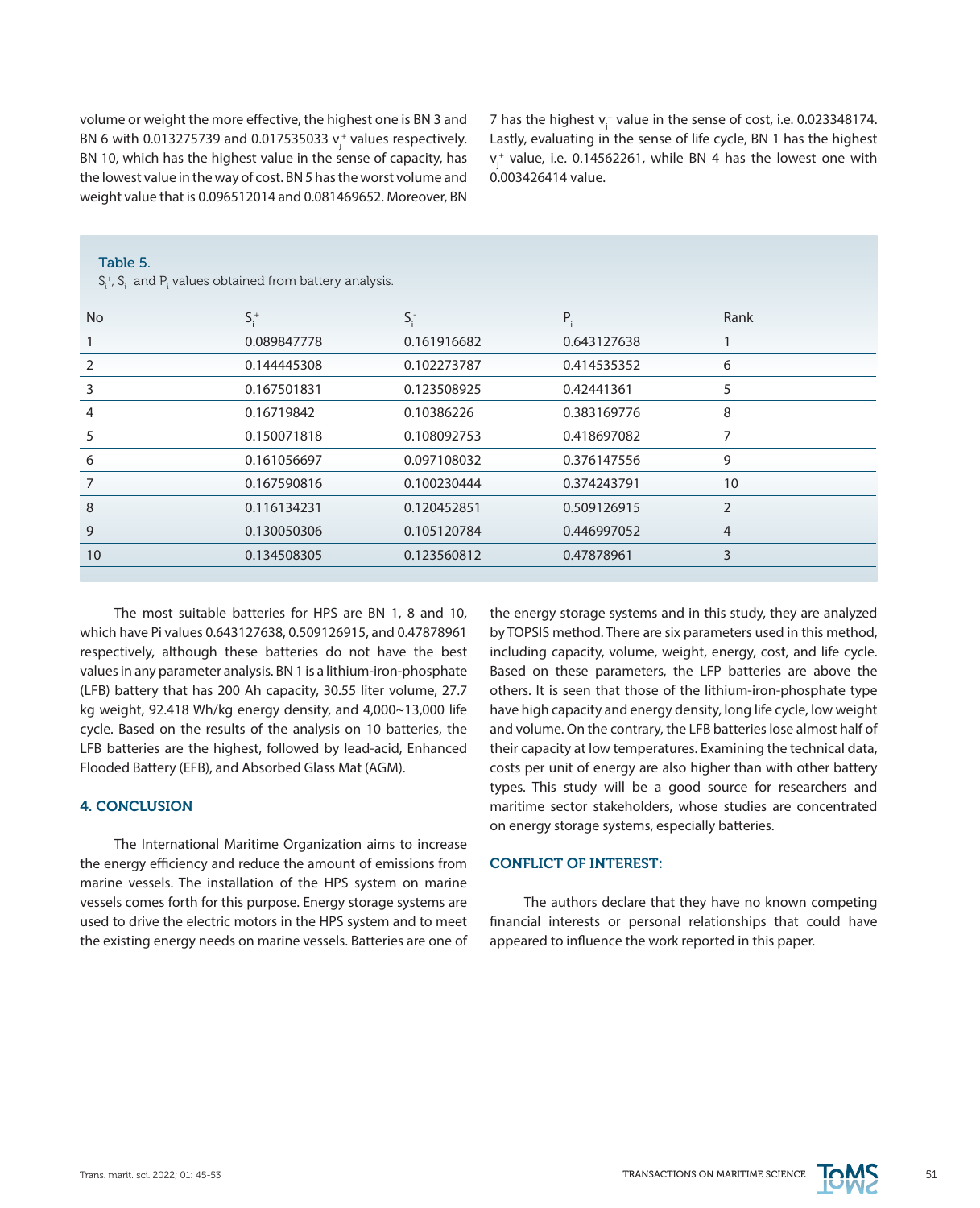#### NOMENCLATURE/ABBREVIATION

| AGM         | Absorbent Glass Mat                                                    |
|-------------|------------------------------------------------------------------------|
| <b>FCAs</b> | <b>Emission Control Areas</b>                                          |
| EFB         | <b>Enhanced Flooded Battery</b>                                        |
| ESSs        | <b>Energy Storage Systems</b>                                          |
| <b>HPS</b>  | <b>Hybrid Propulsion System</b>                                        |
| IMO         | International Maritime Organization                                    |
| LFB         | Lithium Iron Phosphate                                                 |
| MARPOL      | International Convention for the Prevention of<br>Pollution from Ships |
| PTH         | Power Take Home                                                        |
| PTI         | Power Take in                                                          |
| <b>PTO</b>  | Power Take Off                                                         |
|             |                                                                        |
| <b>RV</b>   | <b>Recreational Vehicles</b>                                           |

#### **REFERENCES**

ABB, 2021. Energy efficiency handbook Toward zero emission ship operations. Available at: [https://library.e.abb.com/public/899aad46751049198c35ce2420096d](https://library.e.abb.com/public/899aad46751049198c35ce2420096d1a/PUBLIC_VERSION_ABB_Energy_Efficien) 1a/PUBLIC\_VERSION\_ABB\_Energy\_Efficiency\_Handbook\_Toward\_Zero-Emission [Shipping\\_2021.pdf](https://library.e.abb.com/public/899aad46751049198c35ce2420096d1a/PUBLIC_VERSION_ABB_Energy_Efficien).

Alturki, E.W., 2017. Four-Stroke and Two-Stroke Marine Engines Comparison and Application. International Journal of Engineering Research and Applications, 07(04), pp.49–56. Available at: <http://dx.doi.org/10.9790/9622-0704034956>.

Amazon, 2020. 4 Pack NiZn AA Size 2500mWh 1.6V Rechargeable Battery. Available at: [https://www.amazon.com/Pack-2500mWh-Rechargeable-Battery-Cameras/dp/](https://www.amazon.com/Pack-2500mWh-Rechargeable-Battery-Cameras/dp/B00W1DASO2) [B00W1DASO2.](https://www.amazon.com/Pack-2500mWh-Rechargeable-Battery-Cameras/dp/B00W1DASO2)

Amperetime, 2021. 12V 300Ah Plus Lithium Iron Phosphate (LiFePO4) Battery. Available at: [http://amperetime.com/Product/view/id/720.](http://amperetime.com/Product/view/id/720)

Assefi, M. et al., 2018. Recycling of Ni-Cd batteries by selective isolation and hydrothermal synthesis of porous NiO nanocuboid. Journal of Environmental Chemical Engineering, 6(4), pp.4671–4675. Available at: [http://dx.doi.org/10.1016/j.](http://dx.doi.org/10.1016/j.jece.2018.07.021) [jece.2018.07.021](http://dx.doi.org/10.1016/j.jece.2018.07.021).

B.B. Battery, 2021. 12V 50Ah Battery. Available at: [https://www.battery-direct.com/](https://www.battery-direct.com/Battery-EB50-12.html) [Battery-EB50-12.html.](https://www.battery-direct.com/Battery-EB50-12.html)

Banshee, 2021. Banshee LiFeP04 Deep Cycle Battery 100Ah 12V With Built-In BMS. Available at: [https://www.amazon.com/Banshee-LiFeP04-Cycle-Battery-Built/dp/](https://www.amazon.com/Banshee-LiFeP04-Cycle-Battery-Built/dp/B07YLC1FXC/ref=sr_1_13?dchild=1&keywor) [B07YLC1FXC/ref=sr\\_1\\_13?dchild=1&keywords=12v+100ah+battery&qid=1613076](https://www.amazon.com/Banshee-LiFeP04-Cycle-Battery-Built/dp/B07YLC1FXC/ref=sr_1_13?dchild=1&keywor) [774&sr=8-13.](https://www.amazon.com/Banshee-LiFeP04-Cycle-Battery-Built/dp/B07YLC1FXC/ref=sr_1_13?dchild=1&keywor)

Battery Megastore, 2021. Victron Energy LiFePO4 Battery 12.8V 160Ah Smart – BAT512116610 Available at: [https://www.batterymegastore.co.uk/product/victron](https://www.batterymegastore.co.uk/product/victron-energy-lifepo4-battery-128v-160ah-smart/)[energy-lifepo4-battery-128v-160ah-smart/](https://www.batterymegastore.co.uk/product/victron-energy-lifepo4-battery-128v-160ah-smart/).

Braithwaite, J. W., and Auxer, W. L., 1995. Sodium beta batteries. Handbook of Batteries, pp. 40-1.

Bresser, D., Paillard, E. & Passerini, S., 2015. Lithium-ion batteries (LIBs) for mediumand large-scale energy storage: Advances in Batteries for Medium and Large-Scale Energy Storage, pp.125–211. Available at: [http://dx.doi.org/10.1016/b978-1-78242-](http://dx.doi.org/10.1016/b978-1-78242-013-2.00006-6) [013-2.00006-6.](http://dx.doi.org/10.1016/b978-1-78242-013-2.00006-6)

Butler, P. C. et al., 2001. Zinc/bromine batteries. Handbook of Batteries, 37-01.

Cano, Z.P. et al., 2018. Batteries and fuel cells for emerging electric vehicle markets. Nature Energy, 3(4), pp.279–289. Available at: [http://dx.doi.org/10.1038/s41560-](http://dx.doi.org/10.1038/s41560-018-0108-1) [018-0108-1.](http://dx.doi.org/10.1038/s41560-018-0108-1)

Coates, D., and Charkey, A., 2002. Nickel-zinc batteries. Handbook of Batteries. McGraw-Hill, pp. 1-37.

Crompton, T. P., 2000. Battery reference book. Elsevier.

Dakota Lithium, 2021. 12v 100Ah deep cyle LiFePO4 marine solar battery. Available at: [https://dakotalithium.com/product/dakota-lithium-12v-100ah-deep-cyle](https://dakotalithium.com/product/dakota-lithium-12v-100ah-deep-cyle-lifepo4-marine-solar-battery/)[lifepo4-marine-solar-battery/.](https://dakotalithium.com/product/dakota-lithium-12v-100ah-deep-cyle-lifepo4-marine-solar-battery/)

David, L., and Thomas, B. R., 2001. Handbook of batteries. McGraw-Hill.

Dedes, E.K., Hudson, D.A. & Turnock, S.R., 2012. Assessing the potential of hybrid energy technology to reduce exhaust emissions from global shipping. Energy Policy, 40, pp.204–218. Available at: <http://dx.doi.org/10.1016/j.enpol.2011.09.046>.

Dhameja, S., 2001. Electric vehicle battery systems. Elsevier.

Enos, D.G., 2015. Lead-acid batteries for medium- and large-scale energy storage. Advances in Batteries for Medium and Large-Scale Energy Storage, pp.57–71. Available at: <http://dx.doi.org/10.1016/b978-1-78242-013-2.00003>.

Hasankhani, A., Vahidi, B., and Riahy, G. H., 2014. Replacing Diesel Generator with Wind Turbine and Li-Ion Battery In Virtual Power Plant. Science International, 26(2).

Huang, B. et al., 2018. Recycling of lithium-ion batteries: Recent advances and perspectives. Journal of Power Sources, 399, pp.274–286. Available at: [http://dx.doi.](http://dx.doi.org/10.1016/j.jpowsour.2018.07.116) [org/10.1016/j.jpowsour.2018.07.116](http://dx.doi.org/10.1016/j.jpowsour.2018.07.116).

Huang, Z. & Du, G., 2015. Nickel-based batteries for medium- and large-scale energy storage. Advances in Batteries for Medium and Large-Scale Energy Storage, pp.73– 90. Available at: <http://dx.doi.org/10.1016/b978-1-78242-013-2.00004-2>.

Innocenzi, V. et al., 2017. A review of the processes and lab-scale techniques for the treatment of spent rechargeable NiMH batteries. Journal of Power Sources, 362, pp.202–218. Available at: [http://dx.doi.org/10.1016/j.jpowsour.2017.07.034.](http://dx.doi.org/10.1016/j.jpowsour.2017.07.034)

Inutec, 2021. Victron Energy 12,8 V/300Ah Lithium - Iron - Phosphate Batteries Smart with Bluetooth. Available at: [https://www.inutec-int.com/us/victron-energy](https://www.inutec-int.com/us/victron-energy-lithium-battery-128v-300-ah-smart.html)[lithium-battery-128v-300-ah-smart.html.](https://www.inutec-int.com/us/victron-energy-lithium-battery-128v-300-ah-smart.html)

Kazempour, S.J. & Moghaddam, M.P., 2009. Economic viability of NaS battery plant in a competitive electricity market. 2009 International Conference on Clean Electrical Power, pp. 453-459. Available at: <http://dx.doi.org/10.1109/iccep.2009.5212011>.

Kiehne, H. A., 2003. Battery technology handbook, 118. CRC Press.

Konur, O., 2016. Güneş enerjili teknelerde enerji verimliliğini arttırma teknikleri. Master Thesis, Dokuz Eylül University, İzmir.

Kwasieckyj, B., 2013. Hybrid propulsion systems: efficiency analysis and design methodology of hybrid propulsion systems. TU Delft, SDPO, 13.

Link, A. N., O'Connor, A. C., and Scott, T. J., 2015. Battery Technology for electric vehicles: Public science and private innovation. Routledge.